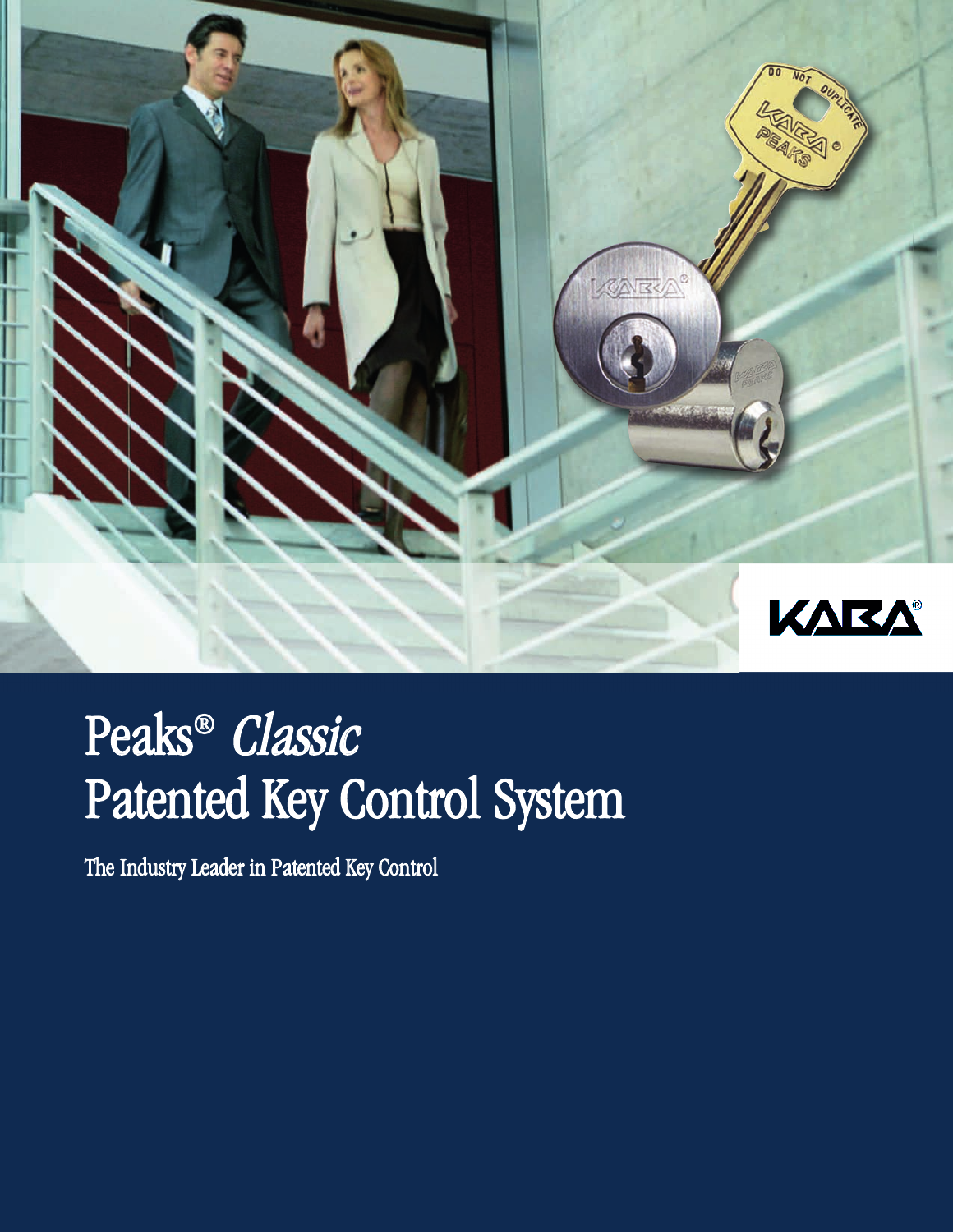## The Foundation of Facility Security



### Convenient to Manage Security.

From the transit system to the school system, no other lock cylinder offers the flexibility of Kaba Peaks Classic. Institutions of all sizes can benefit from the quality, extensive retrofitability, and convenience of a one key system. With Kaba Peaks Classic all your existing institutional locking hardware can be economically upgraded, including emergency exits, deadbolts, padlocks, doorknobs and levers, making it easy to improve your security.

- Economical, adaptable solution for the security needs of larger institutions
- Secure control over unauthorized key duplication
- Minimizes the need to rekey locks when employees, students, consultants or others relocate
- Cost effective replace only the cylinder, not the hardware

## More Flexibility, Better Security.

Have expansion and the hectic speed of business outpaced your physical security configurations, causing employees and tenants to copy their own keys?

Kaba Peaks Classic lets you convert your entire property, or just certain doors, to a restricted key system with unique security features. With Kaba Peaks Classic, you retain your commercial lock hardware including mortise and doorknob locks, aluminum and glass door locks, and main entrance locks, while improving your work environment security.

- Authorization required to order cut keys, key blanks, and key cylinders.
- Increases the security of your premises.
- Can be master keyed to provide convenience and security.
- Eliminates need to rekey locks when tenants or employees leave.
- Patented design prevents unauthorized key duplication.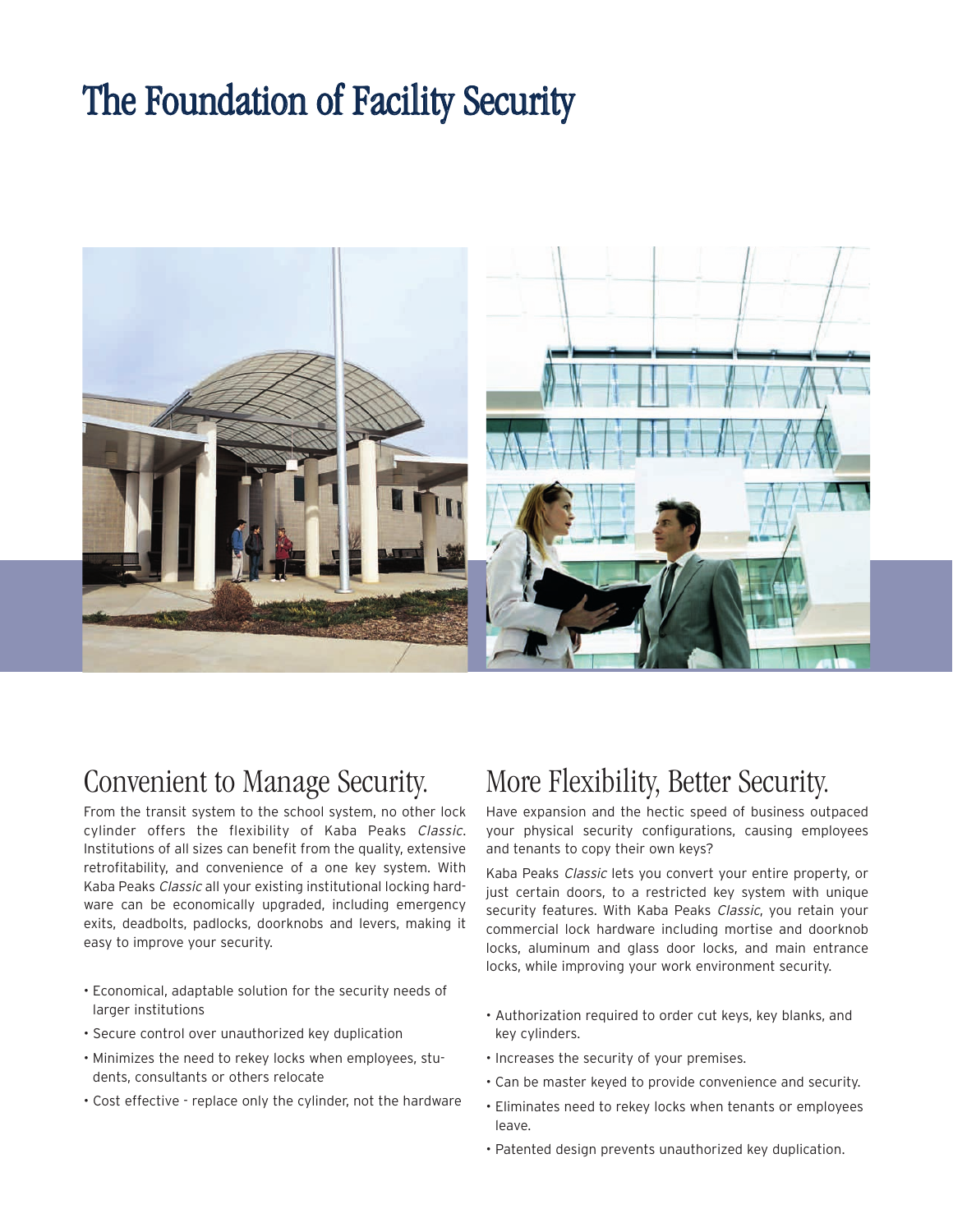## The most adaptable Patented Key Control System.

Kaba Peaks Classic is designed to retrofit nearly every type of commercial hardware in use today - and the future. No matter what hardware is used at your facility, you can use one Kaba Peaks Classic key to operate all your locks.

Retrofit cylinders include conventional mortise, rim, deadbolt, padlock, key in knob/lever, as well as interchangable core and removable core designs.

Kaba Peaks Classic is the industry leader in compatibility with all major hardware brands.

### **Replacement Cylinders that fit:**

- Adams Rite
- Alarm Lock
- American Lock
- Arrow
- Best
- Corbin
- Detex
- Dor-o-matic
- Falcon
- Jackson Device
- Locknetics
- LSDA
- Marks
- Master Padlock
- Medeco
- Monarch

#### • Olympus • Omnia

- PDQ
- Precision
- Russwin
- S. Parker
- 
- Sargent
- Schlage
- Simplex
- Unican
- Von Duprin
- Yale
- and many more...





**PEAKS**<sup>*Classic*</sup>